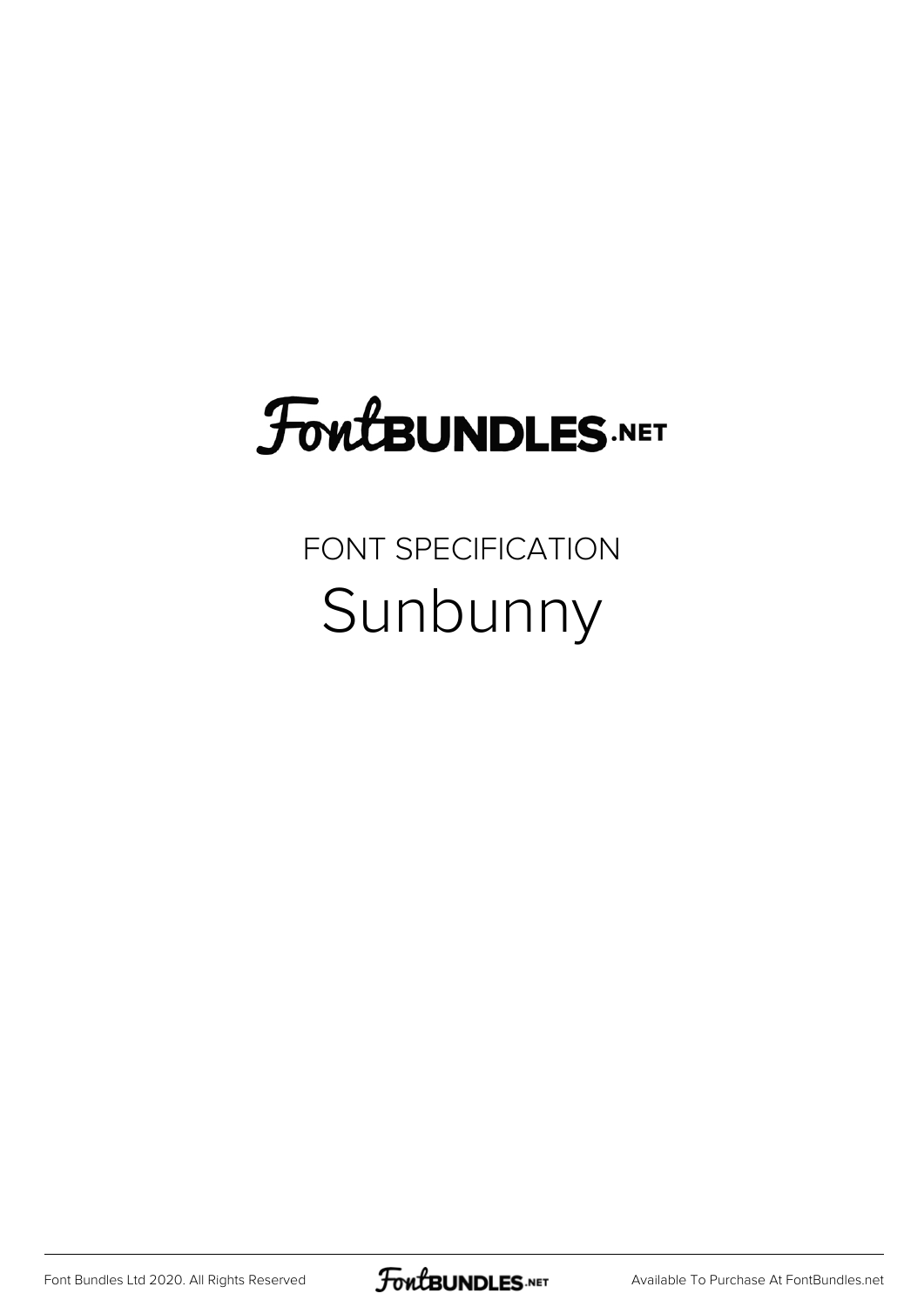## Sunbunny - Regular

**Uppercase Characters** 

 $\mathscr{GC}$ のとみてのく NAP DAP STOPIO

Lowercase Characters

abcdefghijklmnopgrstuvwxy

 $\boldsymbol{\mathcal{X}}$ 

**Numbers** 

0123456789

**Punctuation and Symbols** 

 $1"$  # \$ % & ' ( ) \* + . - $=$  > ? [ | ]  $^4$   $=$  { | } |  $\rlap{/}$   $\rlap{/}$   $\lbrack$   $\lbrack$   $\lbrack$  $\angle$   $\angle$   $\angle$   $\&$   $\degree$   $\circ$   $\circ$   $\&$   $\sim$   $\circ$ - 3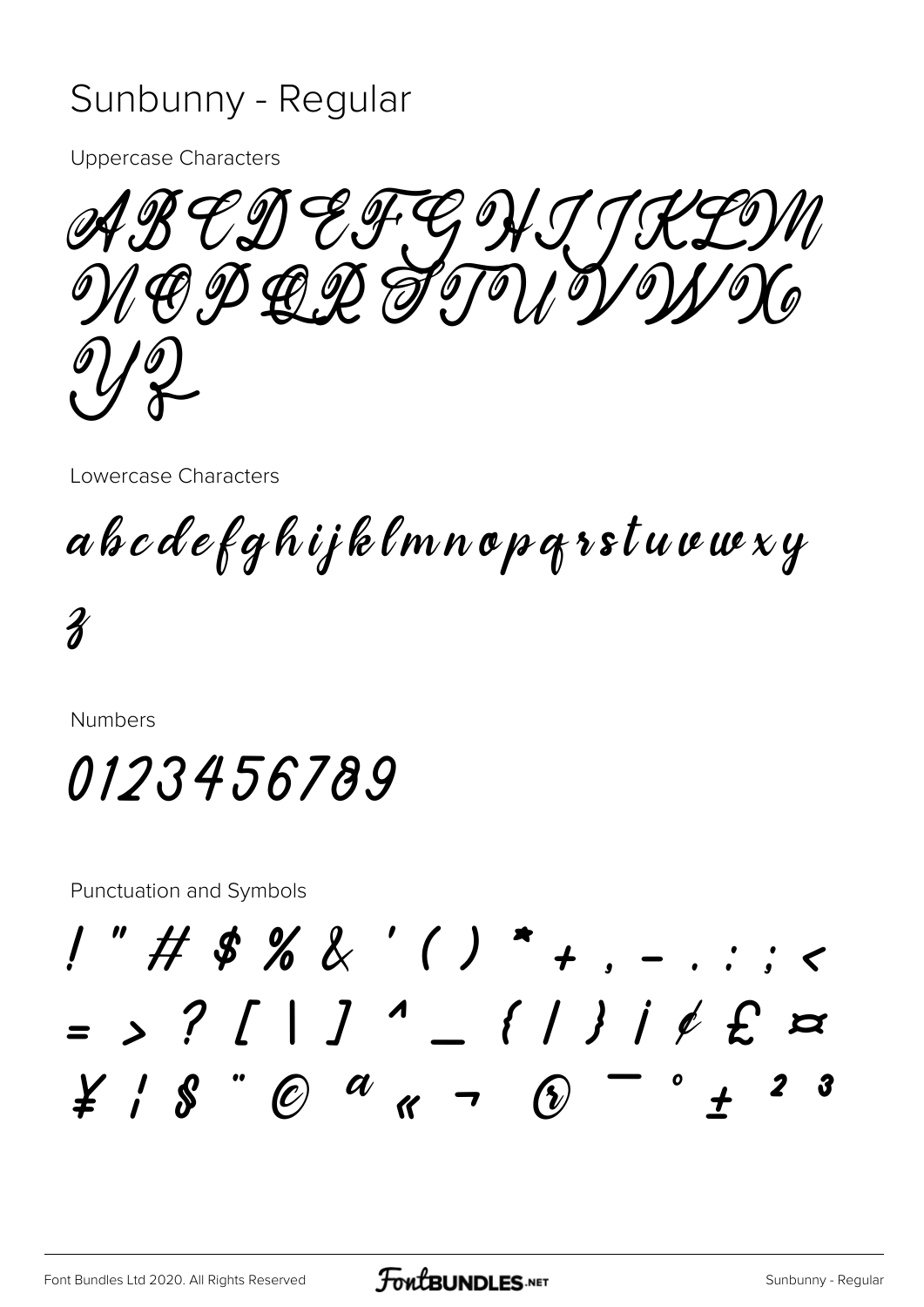All Other Glyphs

À Á Â Ã Ä Å Æ Ç È

 $\frac{1}{4}$   $\frac{1}{4}$   $\frac{1}{4}$   $\frac{1}{4}$   $\frac{1}{4}$   $\frac{1}{4}$   $\frac{1}{4}$ 

É Ê Ë Ì Í Î Ï Ð Ñ Ò Ó Ô Õ Ö × Ø Ù Ú Û Ü Ý Þ ß à á â ã ä å æ ç è é ê ë ì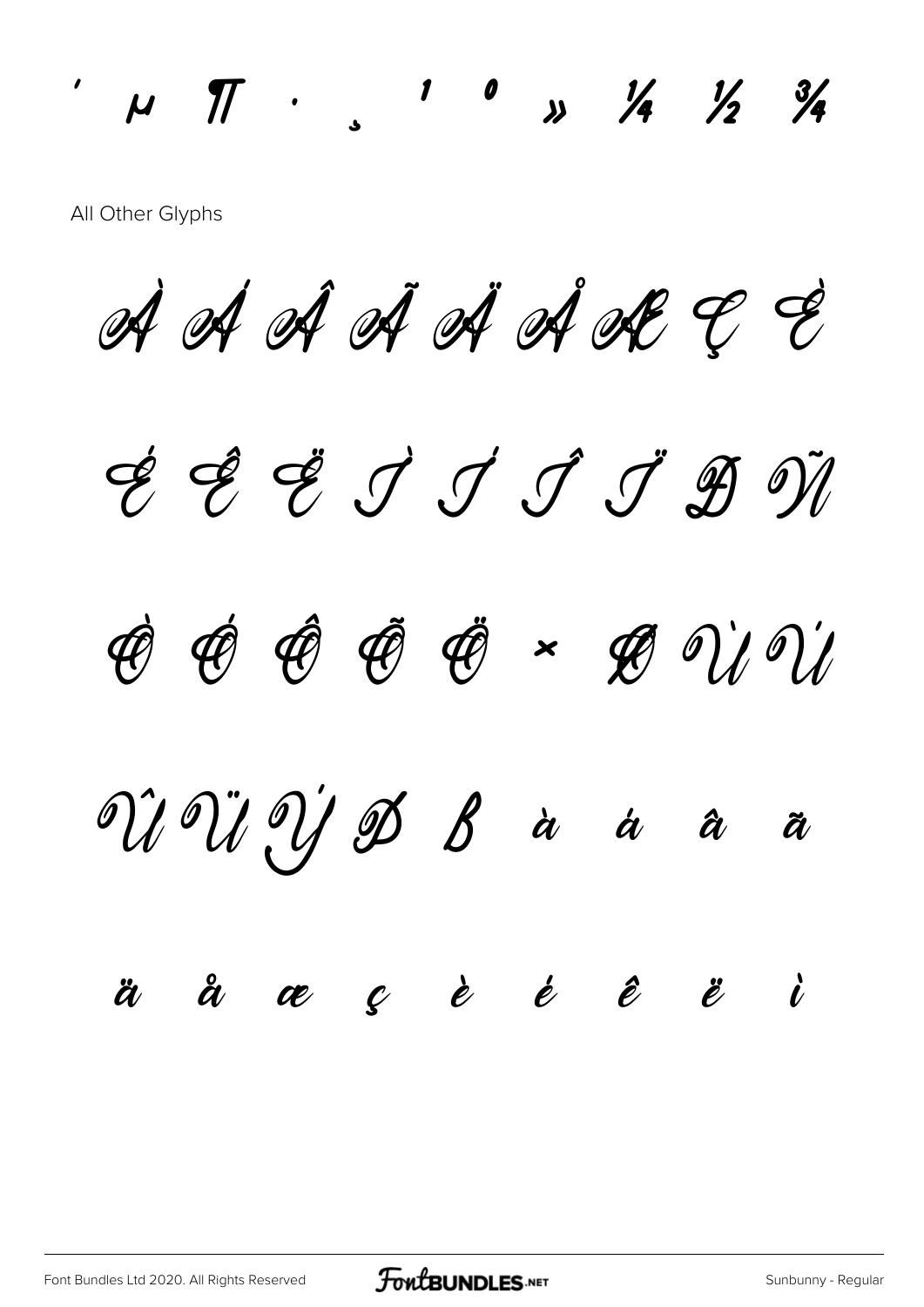